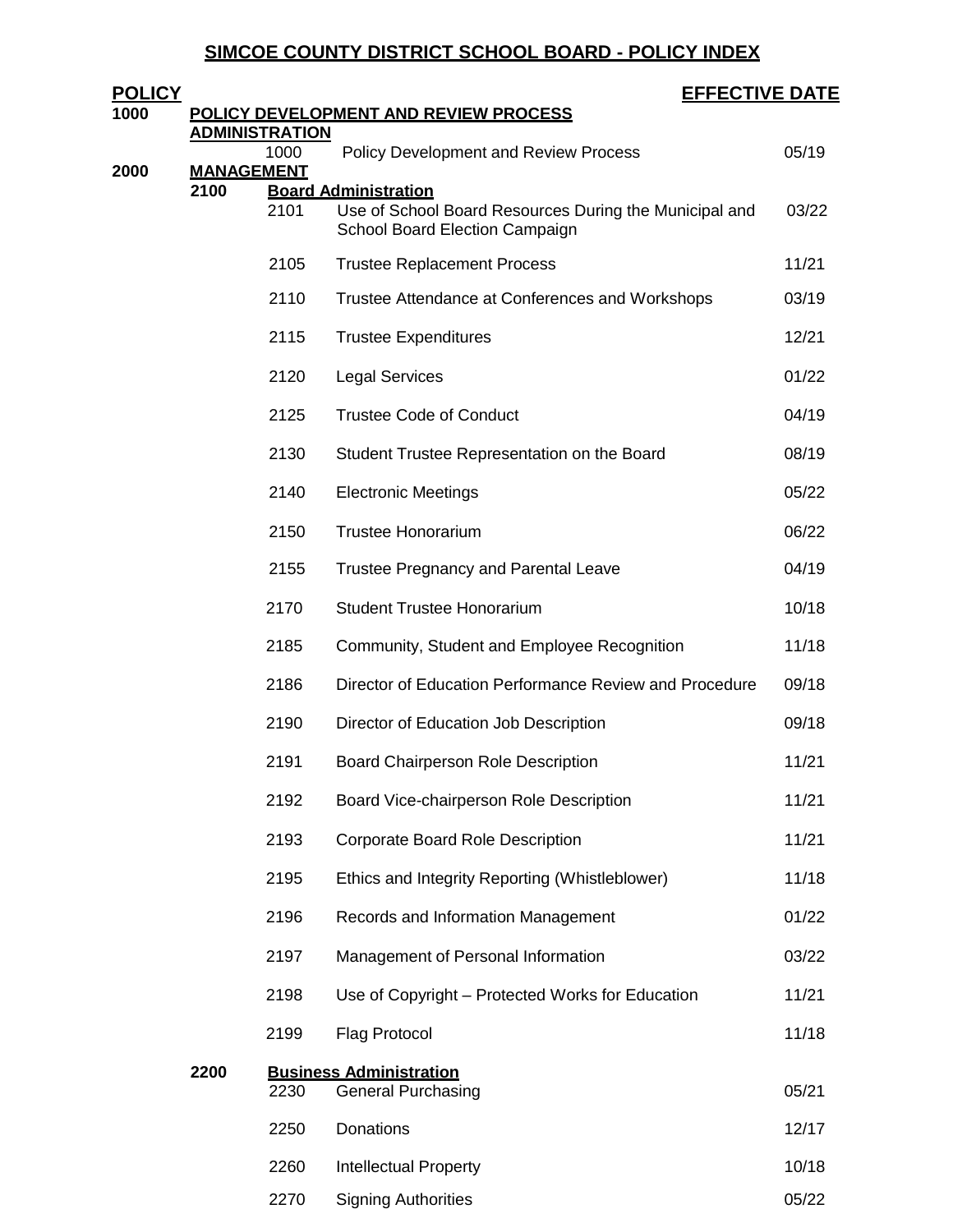## **SIMCOE COUNTY DISTRICT SCHOOL BOARD**

## **P O L I C Y I N D E X – 2**

# **POLICY EFFECTIVE DATE Facilities** 2313 Pupil Accommodation Review Policy 12/20 2317 School Attendance Areas 05/17 Sustainability Policy 05/21 Community Use of Facilities 06/22 2345 Community Planning and Partnerships 11/18 Disposition of Surplus Real Property 04/18 2380 Child Care Facilities and Services 12/21 **Transportation** Transportation of Students 03/22 **Communications** 2510 Communications 10/18 **PERSONNEL** Student and Staff Well-being 03/19 3006 Disconnecting from Work 65/22 Employee Exchanges and External Secondments 09/17 3031 Workplace Harassment **1996** CO2/20 Workplace Conflict Resolution 11/17 Workplace Violence 02/20 **General** 3105 Conflict of Interest 12/20 3110 Recruitment of Employees 12/20 Accessibility Standards for Customer Service 04/18 Integrated Accessibility Standards 05/22 Employment Equity 12/20 Equity and Inclusive Education 02/18 Health and Safety 06/19

Attendance Support/Disability Management Program 05/22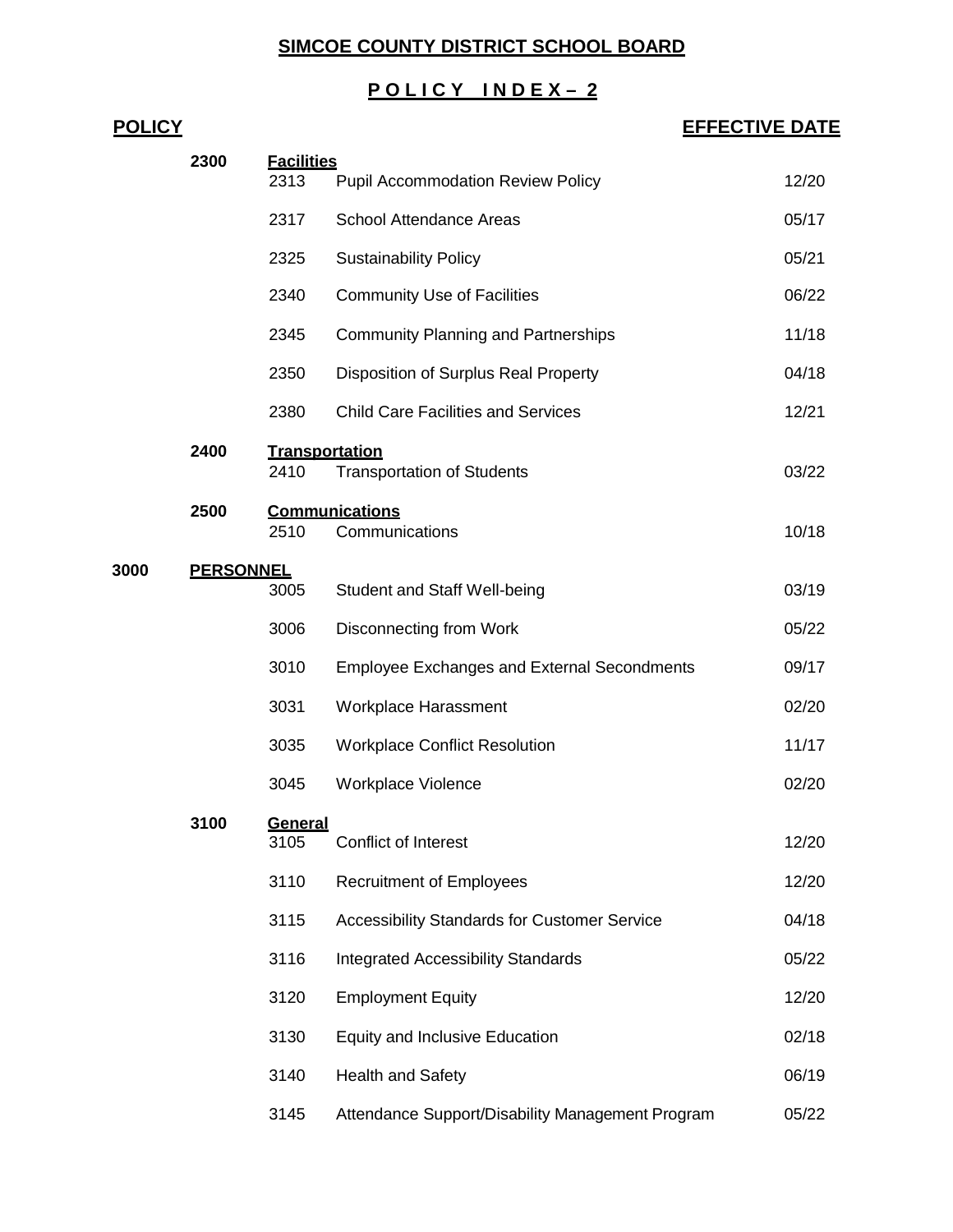**SIMCOE COUNTY DISTRICT SCHOOL BOARD P O L I C Y I N D E X – 3**

| <u>POLICY</u> |                          |      | <b>EFFECTIVE DATE</b>                                                                                               |       |
|---------------|--------------------------|------|---------------------------------------------------------------------------------------------------------------------|-------|
|               | 3200                     | 3210 | <b>Non-Teaching Personnel</b><br>Compensation for Administrative and<br><b>Educational Support Personnel (AESP)</b> | 01/18 |
|               |                          | 3220 | Assignment of Administrators to New Schools                                                                         | 05/18 |
|               |                          | 3250 | <b>Volunteers in Schools</b>                                                                                        | 06/21 |
|               |                          | 3255 | Vulnerable Sector Checks - Non-Employees                                                                            | 06/21 |
|               | 3300                     | 3320 | <b>Teaching Personnel</b><br>Professional Learning                                                                  | 11/21 |
| 4000          | <b>PROGRAM - ENGLISH</b> |      |                                                                                                                     |       |
|               | 4100                     | 4105 | <b>Curriculum &amp; Instruction</b><br><b>Curriculum Policy</b>                                                     | 04/18 |
|               |                          | 4106 | Homework                                                                                                            | 05/19 |
|               |                          | 4107 | Late and Missed Assignments                                                                                         | 06/18 |
|               |                          | 4115 | French as a Second Language: Extended French                                                                        | 04/19 |
|               |                          | 4116 | French as a Second Language: French Immersion                                                                       | 02/21 |
|               |                          | 4120 | Prior Learning Assessment and Recognition (PLAR)<br>for Mature Students                                             | 04/22 |
|               |                          | 4121 | <b>Adult and Continuing Education</b>                                                                               | 05/18 |
|               |                          | 4123 | Requests to Conduct Non-board Initiated Research                                                                    | 06/19 |
|               |                          | 4140 | Selection and Approval of Learning Media                                                                            | 02/19 |
|               |                          | 4141 | Surplus and Obsolete Learning Materials                                                                             | 03/18 |
|               |                          | 4150 | <b>Moral Education in Schools</b>                                                                                   | 01/18 |
|               |                          | 4180 | Assessment, Evaluation and Reporting of<br><b>Student Achievement</b>                                               | 03/18 |
|               |                          | 4181 | Cheating and Plagiarism                                                                                             | 05/18 |
|               |                          | 4182 | Lower Limit of the Range of Percentage Marks on<br>Report Cards, Grades 9 - 12                                      | 05/18 |
|               |                          | 4190 | English as an Additional Language                                                                                   | 03/19 |
|               |                          | 4195 | Voluntary, Confidential Self-Identification<br>of First Nation, Metis, and Inuit Students                           | 05/19 |